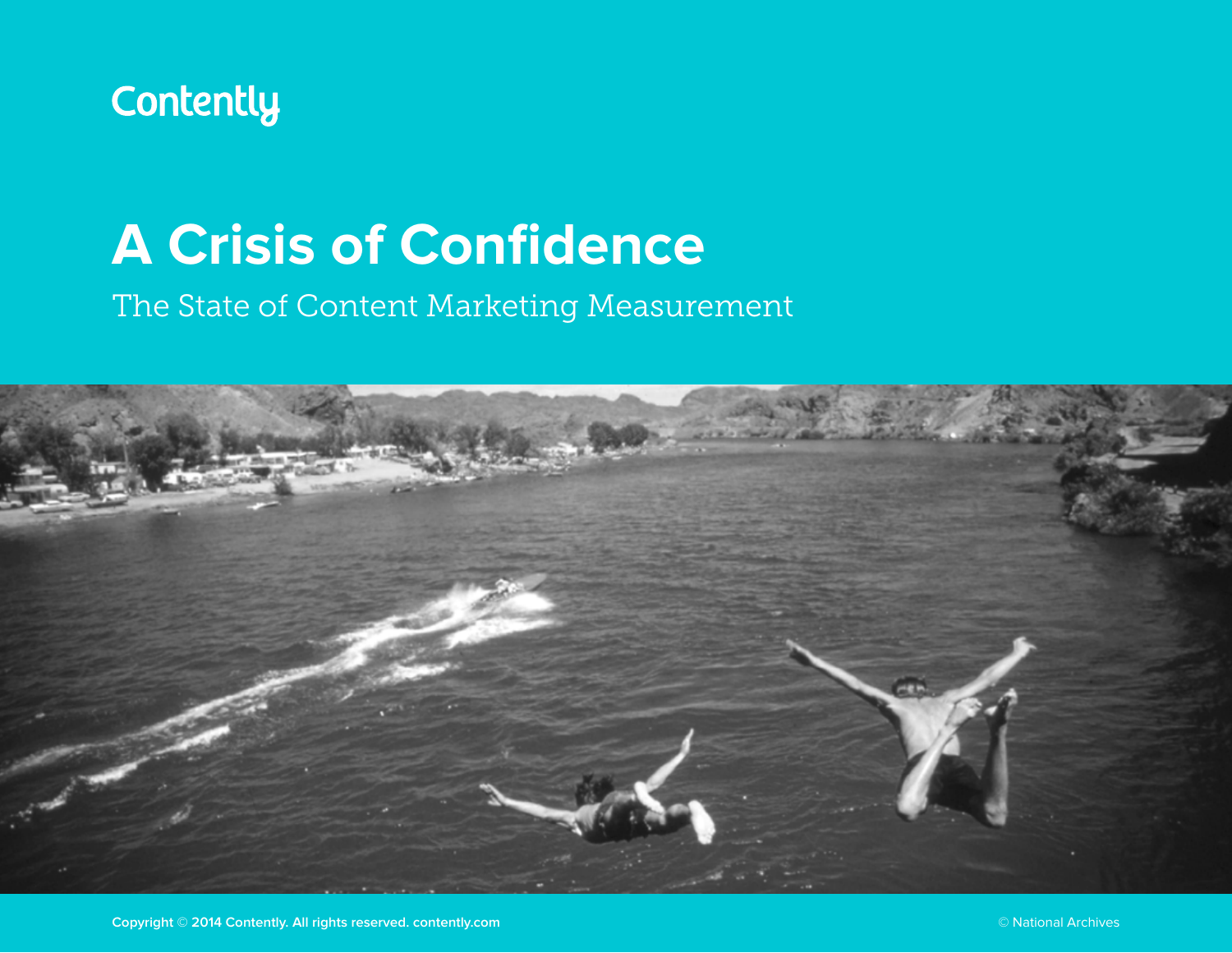If you're a business, the takeaway is that sharing without analytics is essentially useless, that engagement is not as valuable as insight, and that seeing things in context is more important than being popular.

— Brian Solis, Altimeter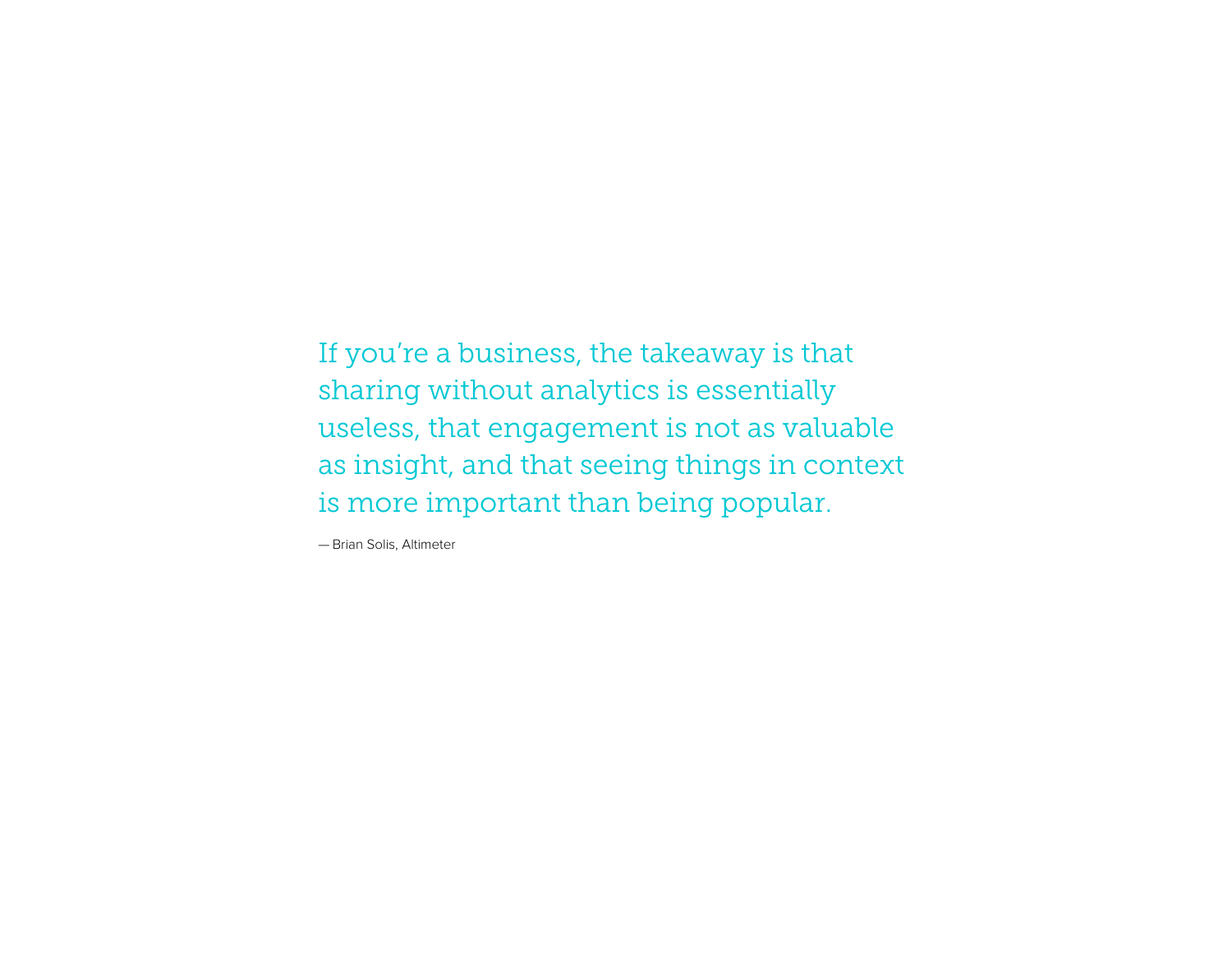#### **Editor's Note**

Let's be honest: Everyone knows that content marketers feel incredibly uncertain about how they're measuring the success of their content. You see it in how many sessions are devoted to the topic at darn near every conference, and in hand-wringing editorials in the pages of trade magazines. And yet, for all the anecdotal evidence of content's measurement shortcomings, the specifics have rarely been quantified. At Contently, we decided to change that, tapping into our audience of over 100,000 monthly readers to find out how exactly they approach content measurement.

In this report, you'll find those results, with a bit of analysis of what they mean. We hope you enjoy it.

**—Joe Lazauskas Contently Editor in Chief**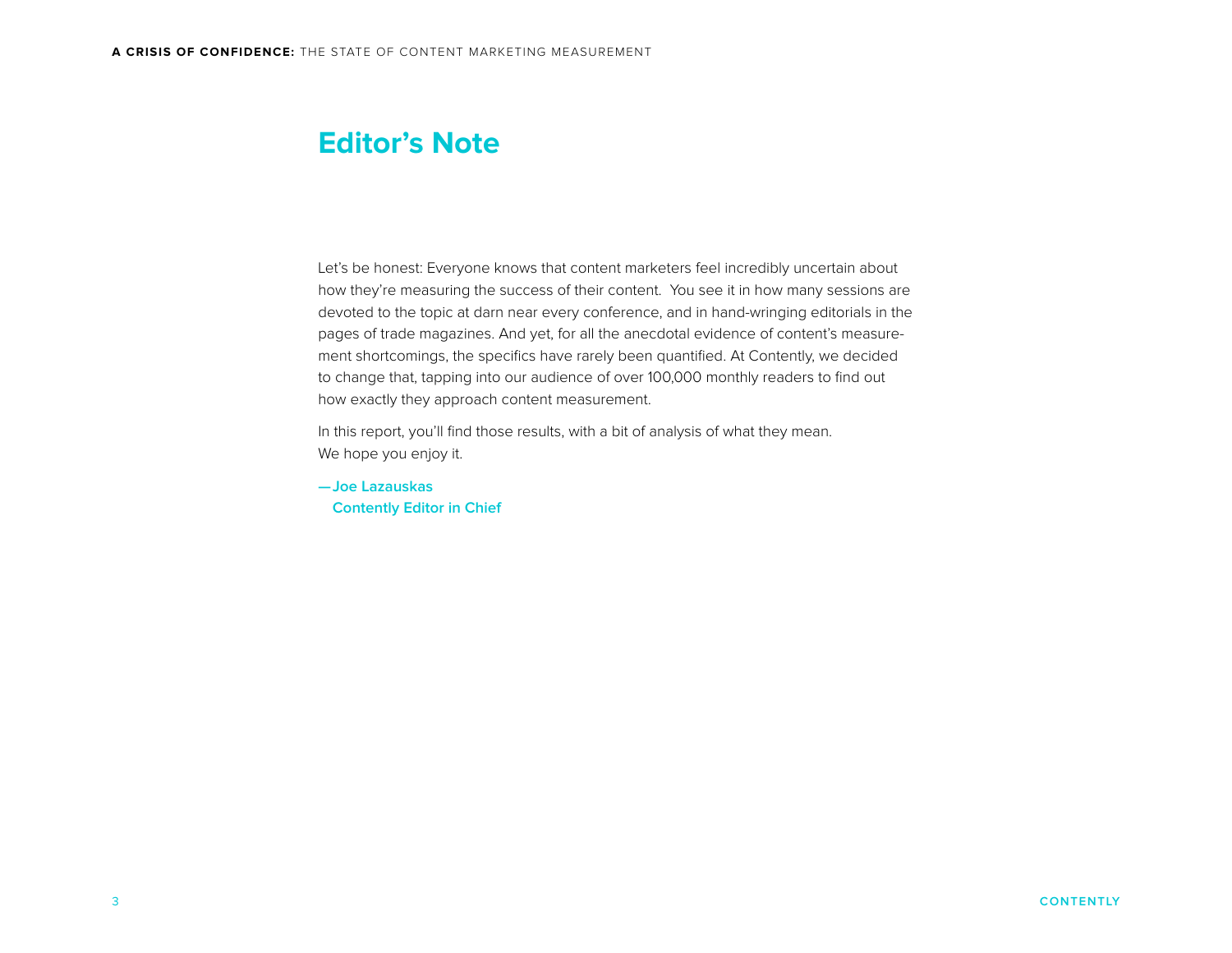#### **Table of Contents**

| $\mathbf{l}$ . | Overview              | 5               |
|----------------|-----------------------|-----------------|
| II.            | Goals                 | 6               |
|                | III. Measurement      | 7               |
|                | <b>IV.</b> Confidence | 9               |
|                | V. Hopes              | 10 <sup>°</sup> |
|                | <b>VI.</b> Conclusion | 11              |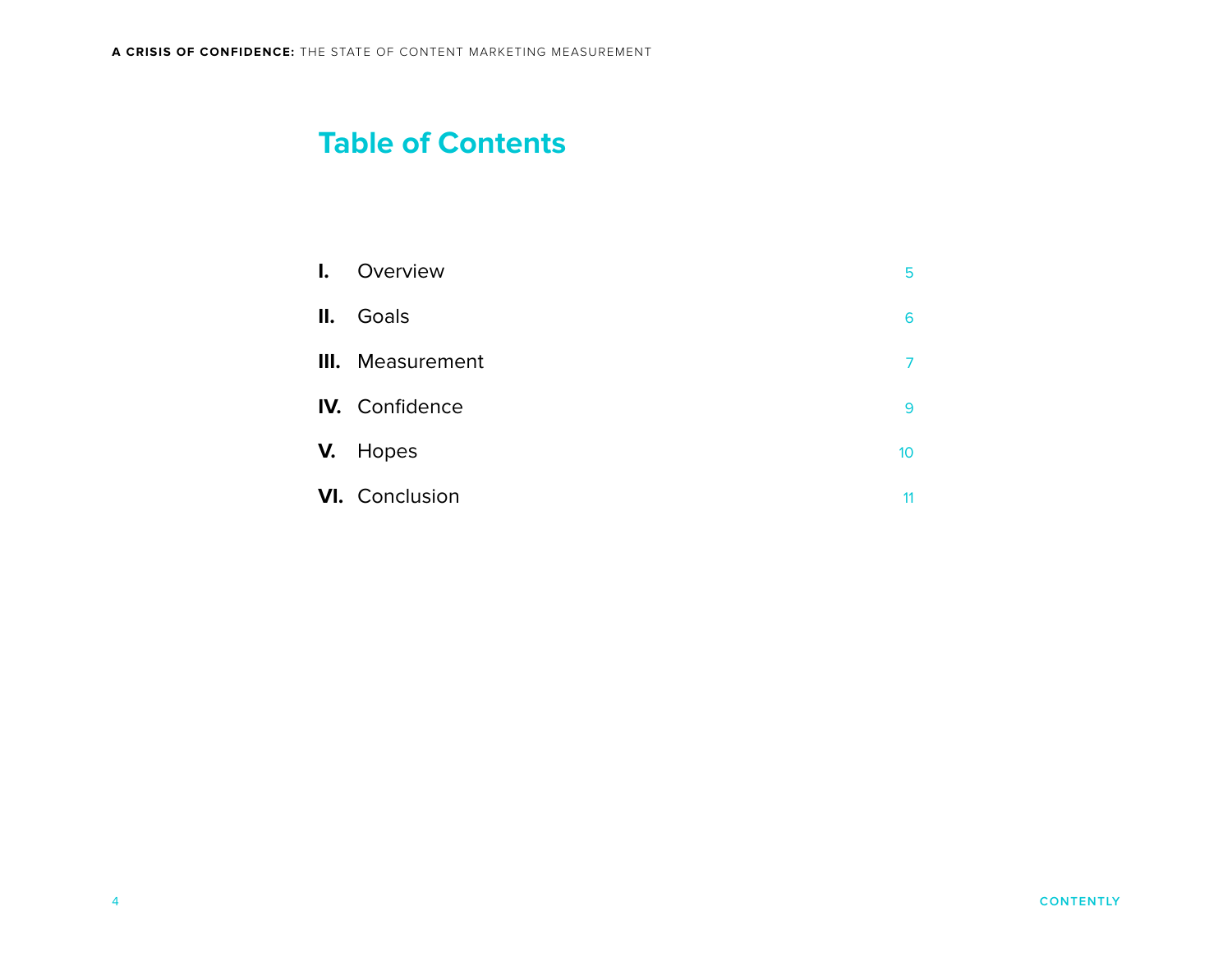#### <span id="page-4-0"></span>**Overview:** The State of Content Marketing Measurement

#### **Over 90 percent of marketers are not fully confident in the way that they're measuring their content.**

That's the most striking takeaway of our new Contently research report, "A Crisis of Confidence: The State of Content Marketing Measurement."

In April and early May 2014, Contently surveyed 302 marketers split evenly across B2B and B2C businesses about their content goals and measurement practices and unearthed some key findings:

**90% of marketers expressed uncertainty that their key content metrics are effective in measuring business results.**

**73% of marketers identified Brand Awareness as a goal of their content.**

**69% of marketers said that they were using pageviews/ unique visitors to measure the success of their content, while less than half are examining time on site. Yet, 50 percent of respondents expressed a desire to be able to measure how much real attention people are paying to their content.**

**7% of respondents are not measuring the success of their content in any way.**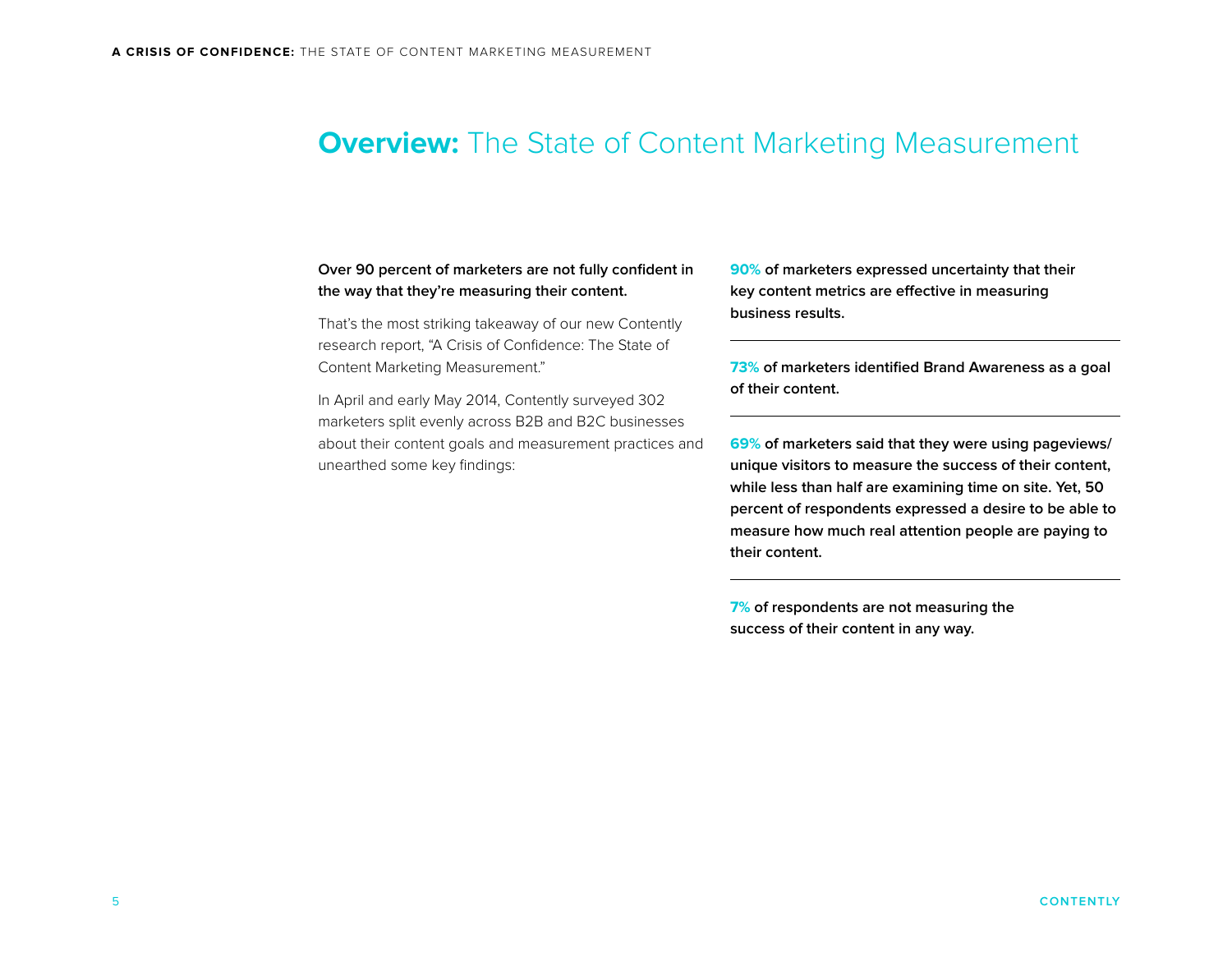#### <span id="page-5-0"></span>**Goals:** 73 percent of marketers identify brand awareness.



#### **marketers' content goals**

The majority of marketers—seventy-three percent—identified brand awareness as a goal of their content. Lead generation was identified as a goal by just 47 percent of respondents, even though two-thirds of respondents work in B2B marketing in some capacity. Thought leadership—one of the biggest content marketing buzzwords of the past two years—was a goal of two-thirds of respondents.

Just 11 percent of respondents identified ad monetization as a goal of their content, indicating that brands are still a long ways off from making their content independently profitable.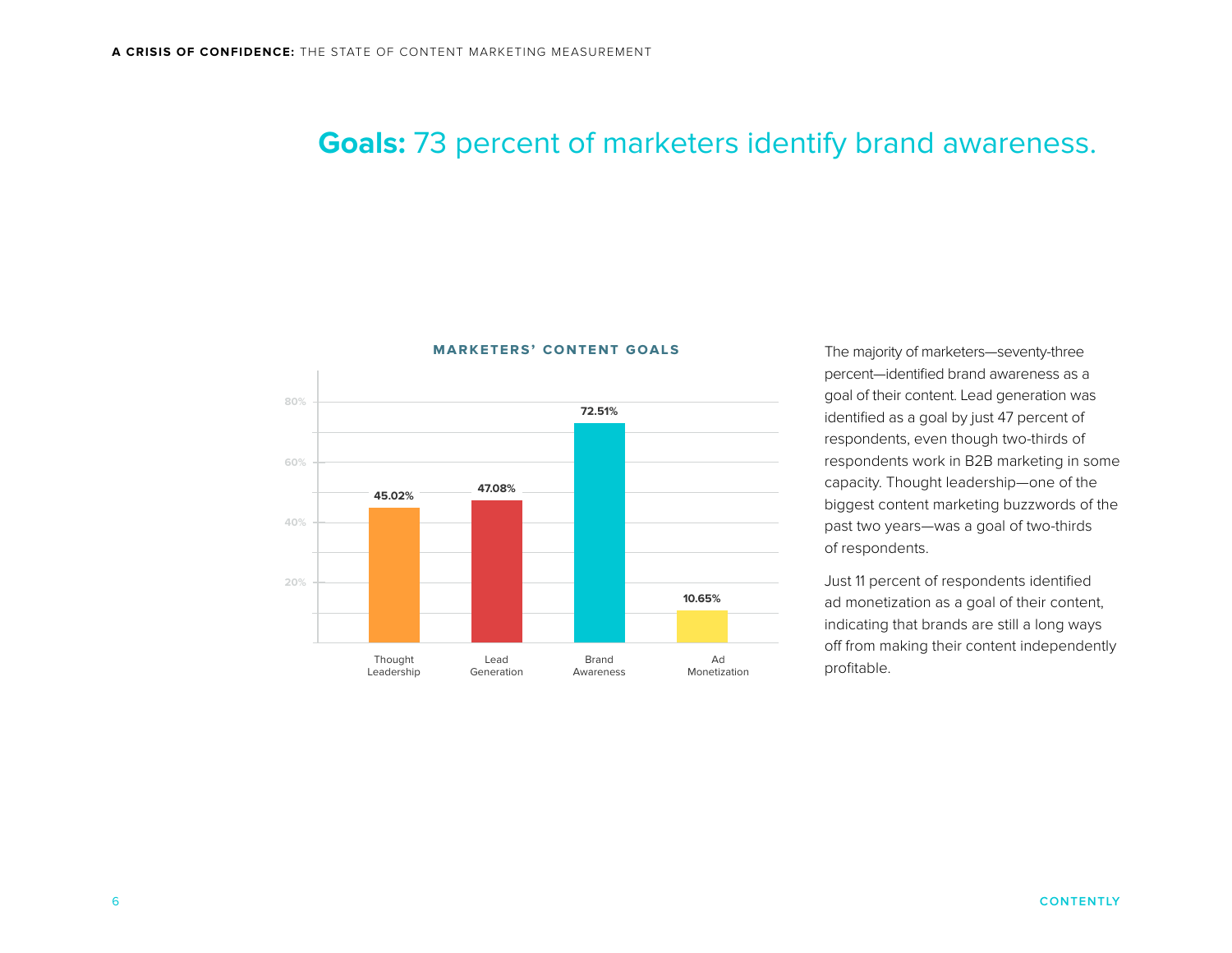### <span id="page-6-0"></span>**Measurement:** 65 percent of marketers are using social shares to measure success.





Though just 11 percent of marketers identified ad monetization as a goal of their content, 69 percent are using pageviews—a metric primarily used in the buying and selling of ads—to measure the success of their content.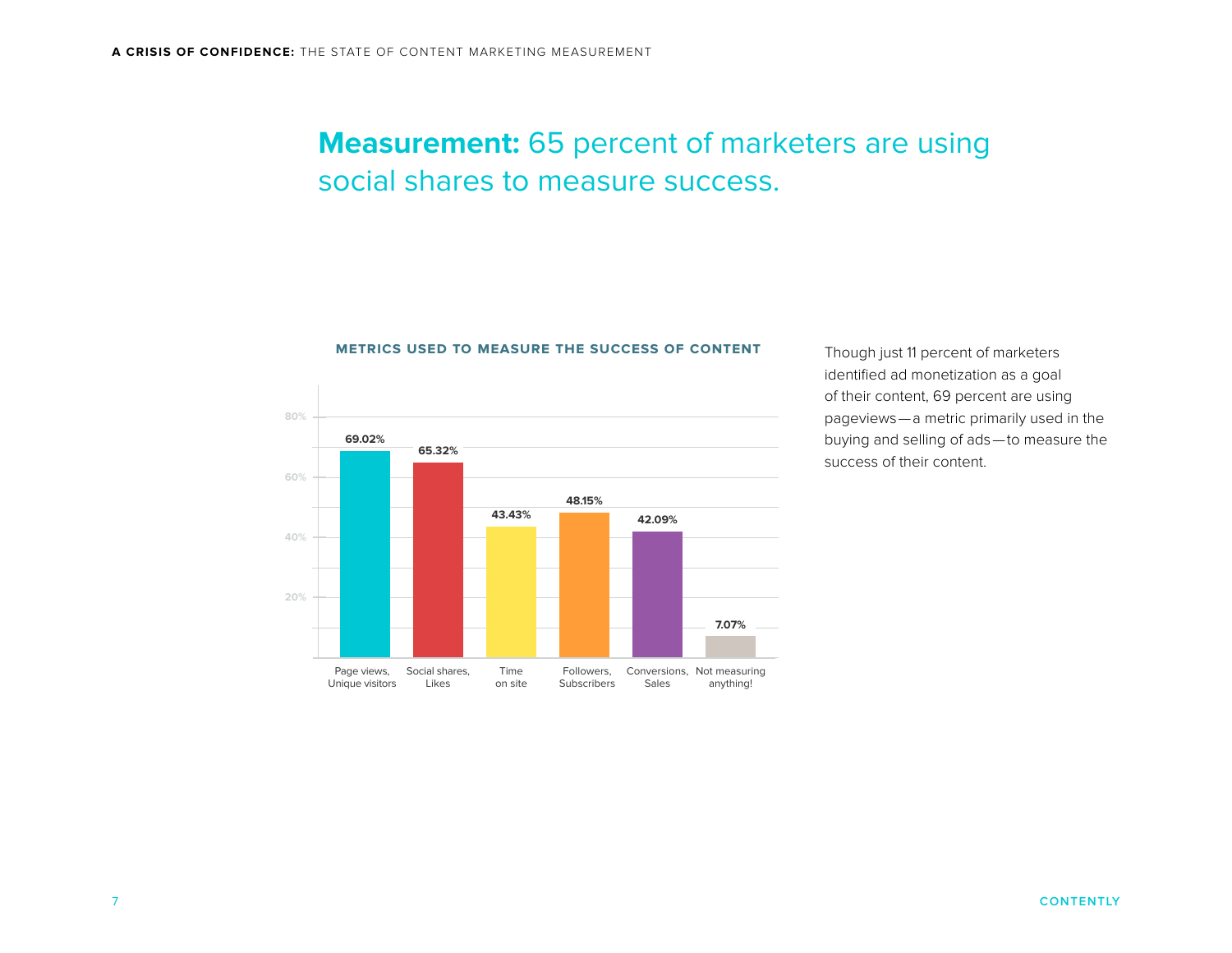#### **Measurement:** 65 percent of marketers are using social shares to measure success.

#### DO WE READ THE ARTICLES WE SHARE?



Nearly as many marketers—65 percent are using social shares and likes to measure the success of their content, though recent research by Chartbeat has found that there is no correlation between sharing a piece of content and actually reading it.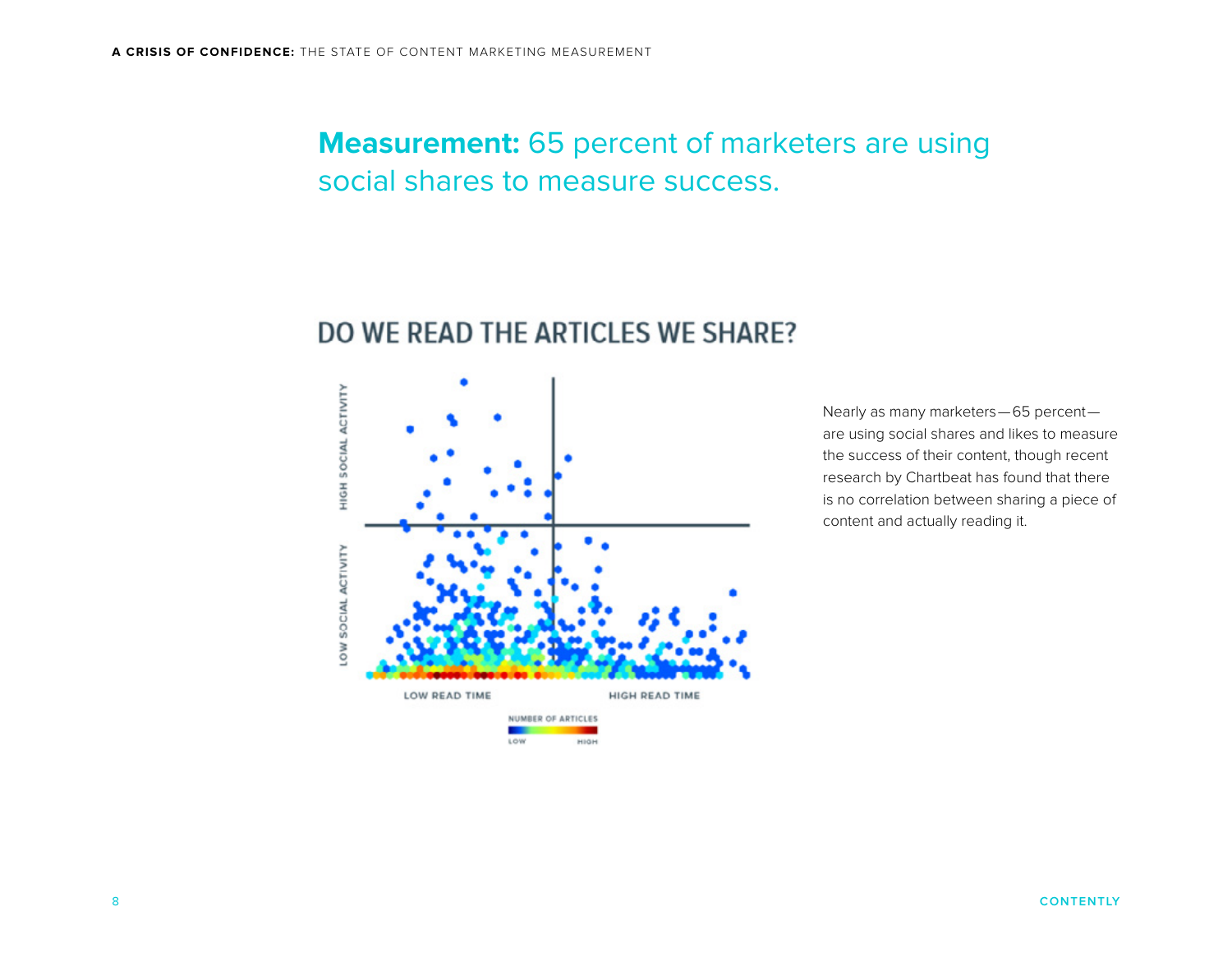## <span id="page-8-0"></span>**Confidence:** Only 9 percent of marketers said they are very confident their key metrics are effective in measuring business results.



Although content marketing is being adopted in droves, just 9 percent of marketers said that they are very confident that their key content metrics are effectively measuring business results. However, 45 percent said that they are "kind of confident" in the effectiveness of their metrics.

Nearly an identical number, 46 percent, reported a low level of confidence.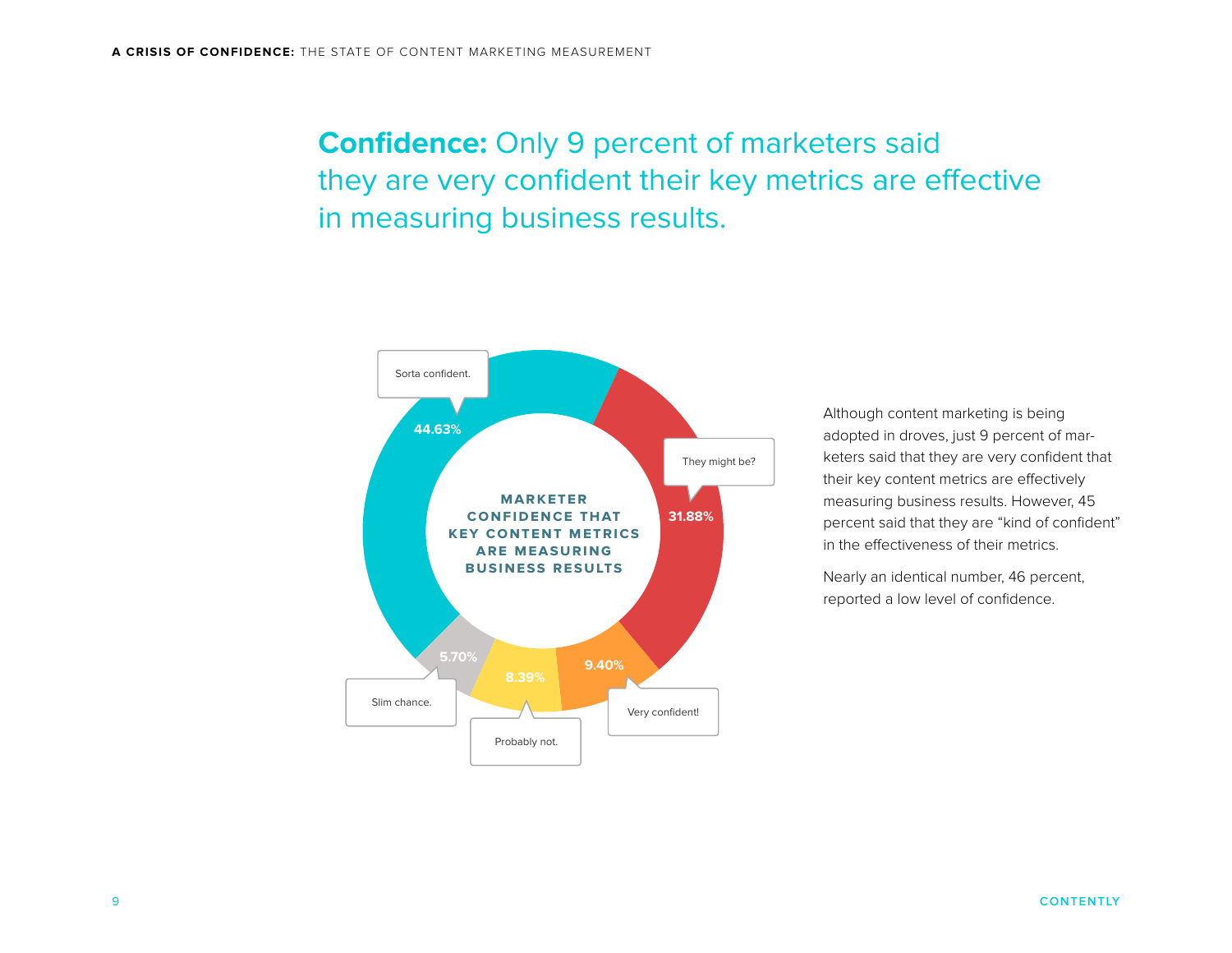### <span id="page-9-0"></span>**Hopes:** What Marketers Wish they Could Measure But Currently Cannot

#### **what marketers wish they could measure**



Marketers identified a slew of brand awareness metrics as the things that they wish they could measure:

- **60 percent** said that they wish they could measure how people's opinions of their brand are changing because of their content.
- **54 percent** said that they wish they knew how much more likely people are to buy their products because of their content.
- And **47 percent** said that they wish they knew how much overall brand awareness their content is driving.

In addition, 50 percent of respondents said that they wish they knew how much real attention people are paying to their content, though just 43 percent are measuring success based on the amount of time people spend on site.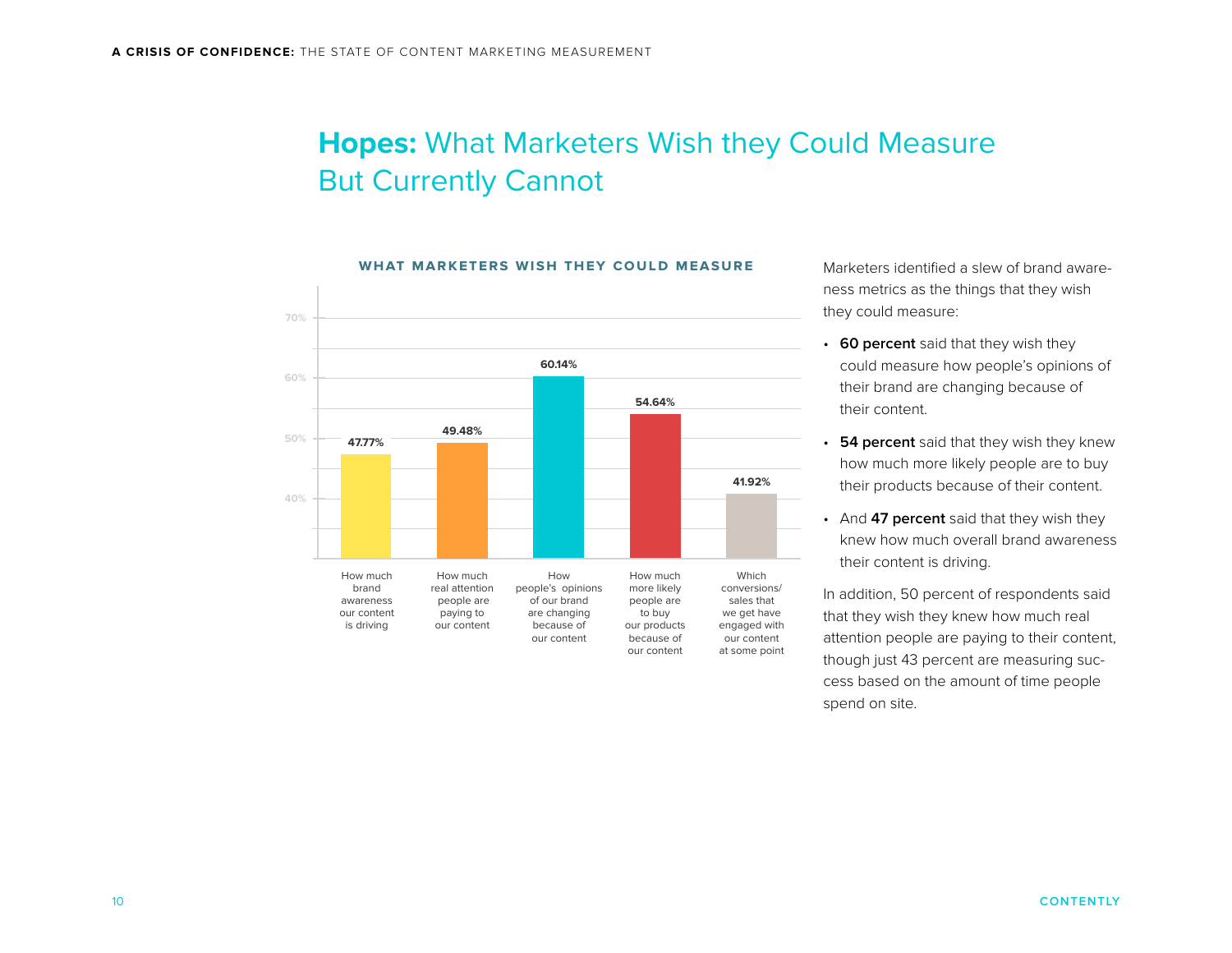#### <span id="page-10-0"></span>**Conclusion**

Despite the fact that the majority of marketers intend to increase their content spend this year, according to the [Content Marketing Institute](http://contentmarketinginstitute.com/wp-content/uploads/2013/10/B2C_Research_2014-withlinks.pdf), many are still struggling to tie their content to business results.

This phenomenon is evident in a few ways: the fact that the majority of marketers are focusing on metrics designed for ad sales (pageviews/unique visitors); their reliance on proxy metrics, (such as social shares and likes), that cannot be directly tied to business results; and, of course, that 91 percent expressed a lack of confidence that their content metrics are delivering business results.

As brands dedicate more budget towards content marketing, the confidence gap between metrics and business results is a problem in search of a solution. To learn more about how Contently and other companies are trying to address it, check out the Contently ebook, "The New [World of Content Measurement: why existing metrics are](http://contently.com/strategist/2014/05/07/why-content-marketers-are-using-all-the-wrong-metrics-and-what-they-should-be-measuring-instead/)  [flawed \(and how to fix them\)](http://contently.com/strategist/2014/05/07/why-content-marketers-are-using-all-the-wrong-metrics-and-what-they-should-be-measuring-instead/)."